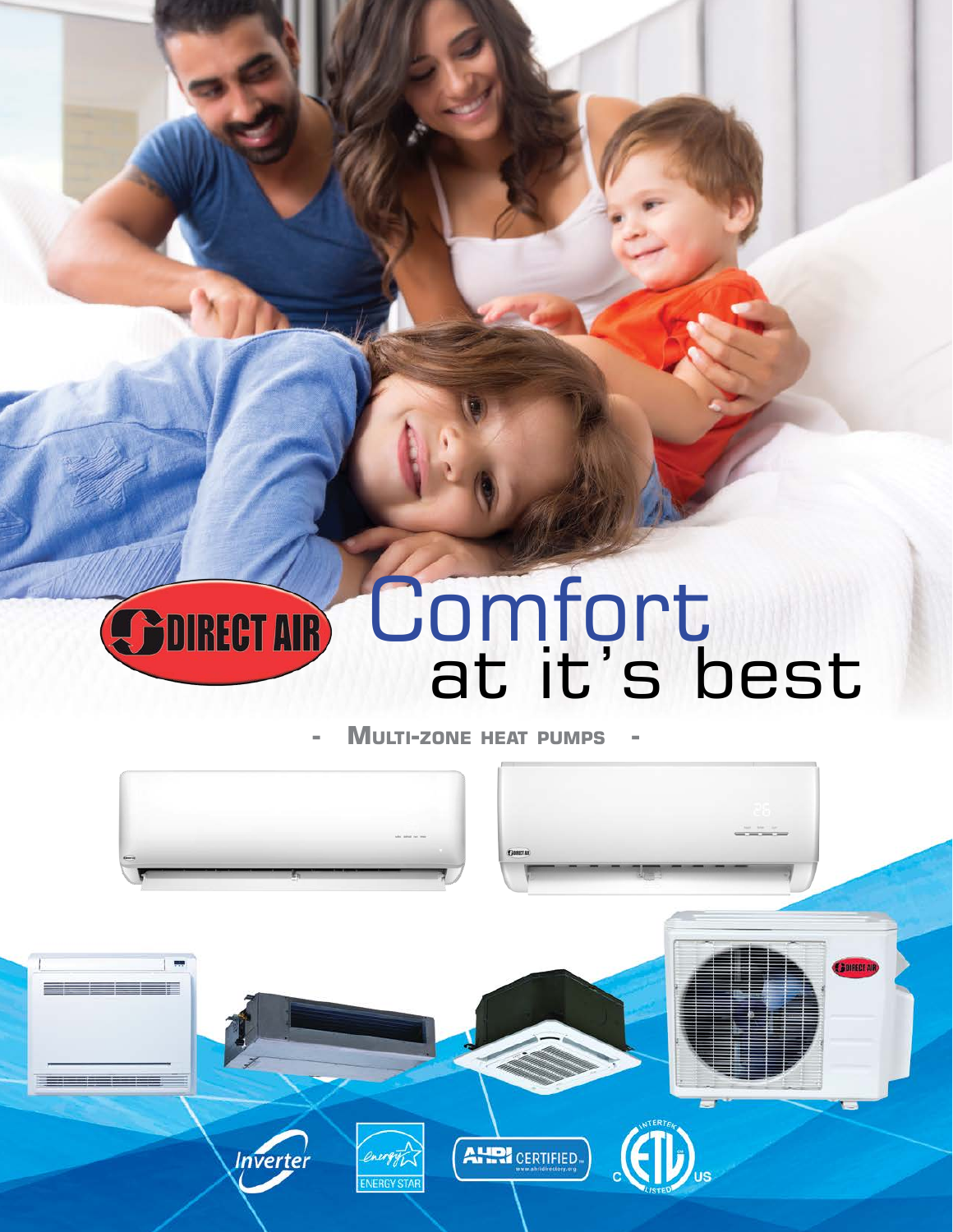#### **Multi-zone heat pumps**

Mini split heat pumps with Inverter technology from Direct Air now offer more installation possibilities that answer the special needs of condos or light commercial applications. In addition to the popular wall units, Direct Air proposes 3 other types of Inverter units with elegant and subtle design which will fulfill your needs for cooling and heating.



When you need to cool or heat more than one room, you don't have to install a separate system. You can choose our multi-zone models which will heat or cool many rooms by matching up to 5 indoor units to different outdoor units.

Each system uses an outdoor unit connected to multiple indoor units and each of them is independently controlled to meet specific comfort needs. No complicated system or control is

necessary to heat or cool separate rooms. The temperature setting is simply adjusted with the remote or wall control supplied with each unit.

*Indoor units are available in capacities of heating/cooling of 9,000 Btu/h to 24,000 Btu/h.*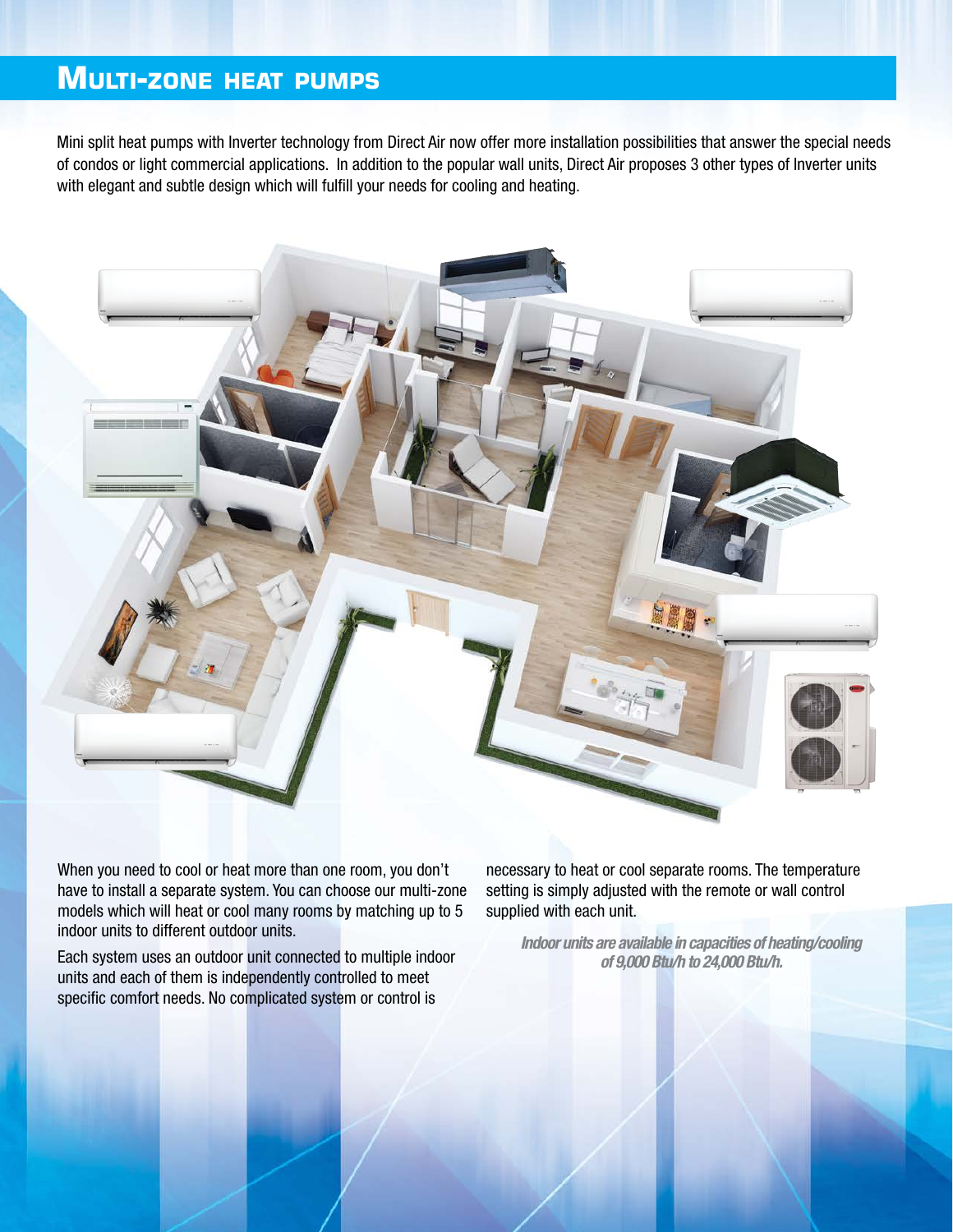#### **Wall units**



*Wall units are ready to recieve the USB device for Wi-Fi option.*

## **CS11M Series**



| <b>Model</b>                     | CS11M-09HRFN1-MX0W(A) | CS11M-12HRFN1-MU5W | CS11M-18HRFN1-MT0W | CS11M-23HRFN1-MT0W |
|----------------------------------|-----------------------|--------------------|--------------------|--------------------|
| Cooling Capacity Min/Max (Btu/h) | 3500 - 13000          | 4500 - 14000       | 6500 - 20000       | 9500 - 29000       |
| Heating Capacity Min/Max (Btu/h) | 4000 - 17500          | 4500 - 18000       | 7000 - 27000       | 9500 - 32000       |
| Referigerant                     |                       | R410A              |                    |                    |
| Voltage                          |                       | 208-230V 1Ph/60HZ  |                    |                    |
| Control                          |                       | Remote             |                    |                    |
| Air Flow H-M-L (CFM)             | 418 / 324 / 247       | 418 / 324 / 247    | 599 / 411 / 253    | 794 / 647 / 500    |
| Fan Speeds                       | Hi-Med-Low            | Hi-Med-Low         | Hi-Med-Low         | Hi-Med-Low         |
| Noise H-M-L (dB)                 | 42/33/24,5            | 43/36/24           | 45,5/36/26,5       | 47,5/44/36,5       |
| Width(mm/in)                     | 835 / 32.75           | 835 / 32.75        | 990 / 39.0         | 1186 / 46.7        |
| Height(mm/in)                    | 280/11.0              | 280/11.0           | 315/12.4           | 340 / 13.4         |
| Depth(mm/in)                     | 198/7.75              | 198/7.75           | 218/8.6            | 258 / 10.2         |
| Weight (Kg/lbs)                  | 9/19,8                | 9/19,8             | 12,2/26,9          | 18,2/40,1          |
| Line Sets                        | $1/4" - 3/8"$         | $1/4" - 1/2"$      | $1/4" - 1/2"$      | $3/8" - 5/8"$      |





*Wall units are ready to recieve the USB device for Wi-Fi option.*

**All Easy Series**



| <b>Model</b>                     | MSAEB-09HRFN1-MT0W | MSAEB-12HRFN1-MT0W | MSAED-18HRFN1-MT0W | MSAED-23HRFN1-MT0W |
|----------------------------------|--------------------|--------------------|--------------------|--------------------|
| Cooling Capacity Min/Max (Btu/h) | 3500 - 12000       | 3500 - 13500       | 5500 - 20000       | $9000 - 27000$     |
| Heating Capacity Min/Max (Btu/h) | 3000 - 13000       | 5000 - 13500       | $6000 - 23000$     | 10000 - 30000      |
| Referigerant                     |                    | R410A              |                    |                    |
| Voltage                          |                    | 208-230V 1Ph/60HZ  |                    |                    |
| Control                          |                    | Remonte            |                    |                    |
| Air Flow H-M-L (CFM)             | 271/229/165        | 306/265/200        | 589/483/353        | 589/483/353        |
| Fan Speeds                       | Hi-Med-Low         | Hi-Med-Low         | Hi-Med-Low         | Hi-Med-Low         |
| Noise H-M-L (dB)                 | 39.5/34/25         | 39.5/35/28         | 47/41/32           | 47/41/33           |
| Width(mm/in)                     | 804 / 31.65        | 804 / 31.65        | 1106 / 43.54       | 1106 / 43.54       |
| Height(mm/in)                    | 300 / 11.8         | 300/11.8           | 342 / 13.46        | 342 / 13.46        |
| Depth(mm/in)                     | 193/7.6            | 193/7.6            | 232 / 9.13         | 232 / 9.13         |
| Weight (Kg/Ibs)                  | 8,5/18,74          | 8,5/18,74          | 13,2/29,1          | 13,2/29,1          |
| Line Sets                        | $1/4" - 3/8"$      | $1/4" - 1/2"$      | $1/4" - 1/2"$      | $3/8" - 5/8"$      |

Due to Direct Air's policy of continous product improvement specifications are subject to change without notice. \* These units can onlu be matched with the M4OF or M5OF compressors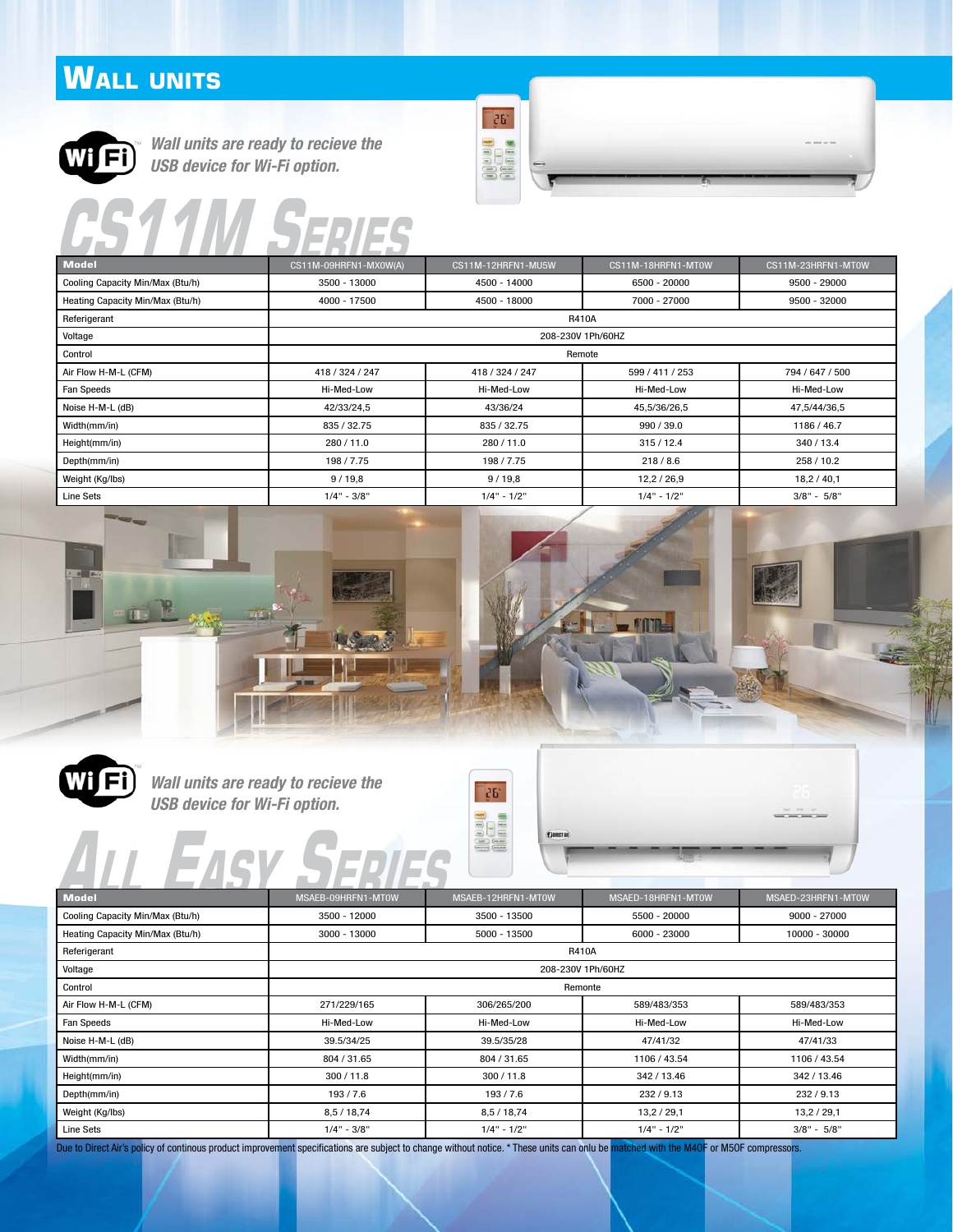#### **Duct unit**





Installs in the ceiling or attic to be very discreet

Return air in back or under according to the type of installation Simple maintenance of the filter

Allows an air intake from outside without using the heating or air conditioning functions

Integrated condensate pump

Remote control and programmable wall control included Electric coil option



| <b>DUCT UNIT</b>     |                   |                   |                    |  |
|----------------------|-------------------|-------------------|--------------------|--|
| Indoor unit          |                   | CTBU-09HWFN1-M(C) | CTBU-12HWFN1-M(C)* |  |
| Capacity             |                   |                   |                    |  |
| Capacity (Btu/h)     | Cooling           | 9000              | 12 000             |  |
| Capacity (Btu/h)     | 10 000<br>Heating |                   | 12 000             |  |
| Performance          |                   |                   |                    |  |
| Air Flow (cfm)       | Hi/Med/Lo         | 335/290/240       | 370/320/260        |  |
| Noise Level (dB(A))  | Hi/Med/Lo         | 39/37/33          | 40/38/33           |  |
| Dimension & Weight   |                   |                   |                    |  |
| Dimensions (mm)      | W*H*D             | 700x210x635       | 700x210x635        |  |
| Dimensions (inches)  | W*H*D             | 27.56x8.27x25     | 27.56x8.27x25      |  |
| Weight (kg)          |                   | 18,1              | 18,1               |  |
| Weight (lbs)         |                   | 39,9              | 39,9               |  |
| Piping Size (inches) | Liquid            | 1/4"              | 1/4"               |  |
| Piping Size (inches) | Gas               | 3/8"              | 1/2"               |  |
|                      |                   |                   |                    |  |
|                      |                   |                   |                    |  |
| Indoor unit          |                   | CTBU-18HWFN1-M(C) | CTBU-24HWFN1-M(C)  |  |
| Capacity             |                   |                   |                    |  |
| Capacity (Btu/h)     | Cooling           | 18 000            | 24 000             |  |
| Capacity (Btu/h)     | Heating           | 18 000            | 24 000             |  |
| Performance          |                   |                   |                    |  |
| Air Flow (cfm)       |                   | 520/430/360       | 820/620/520        |  |
| Noise Level (dB(A))  |                   | 36/34/30          | 50/46/45           |  |
| Dimensions & Weight  |                   |                   |                    |  |
| Dimensions (mm)      | L*H*P             | 920x210x635       | 920x270x635        |  |
| Dimensions (inches)  | L*H*P             | 36.22x8.27x25     | 36.22x10.63x25     |  |
| Weight (kg)          |                   | 23                | 26                 |  |
| Weight (lbs)         |                   | 50,7              | 57,32              |  |
| Piping Size (inches) | Liquid            | 1/4"              | 3/8"               |  |



#### **4-WAY CASSETTE**

Compact design installs in a ceiling using hooks located in corners

Built-in electric control E-Box allows easy installation and maintenance simply by opening the return air grid

Elegant panel distributes air at 360° to maximize comfort

Allows air intake from outside without using the heating or air conditioning functions

Integrated condensate pump

Remote control and wall control included

Two round ducts can be installed to reach other rooms

 $*$  These units can onlu be matched with the M40F  $\sigma$ 

| <b>4-WAY CASSETTE</b>      |           |                    |                    |                    |                    |  |  |
|----------------------------|-----------|--------------------|--------------------|--------------------|--------------------|--|--|
| Indoor unit                |           | CCA3U-09HRFN1-M(C) | CCA3U-12HRFN1-M(C) | CCA3U-18HRFN1-M(C) | MCDU-24HRFN1-M(C)* |  |  |
| Capacity                   |           |                    |                    |                    |                    |  |  |
| Capacity (Btu/h)           | Cooling   | 9 000              | 12 000             | 18 000             | 24 000             |  |  |
| Capacity (Btu/h)           | Heating   | 9 000              | 12 000             | 18 000             | 24 000             |  |  |
| Performance                |           |                    |                    |                    |                    |  |  |
| Air Flow (cfm)             |           | 353/306/271        | 338288/248         | 562/485/439        | 820/740/590        |  |  |
| Noise Level (dB(A))        | Hi/Med/Lo | 41/39/37           | 41/38/35           | 46/43/41           | 51/47/43           |  |  |
| Dimension & Weight         |           |                    |                    |                    |                    |  |  |
| Dimensions (mm)            | $W^*H^*D$ | 570x260x570        | 570x260x570        | 570x260x570        | 840x205x840        |  |  |
| Dimensions (inches)        | inch      | 22.44x10.24x22.44  | 22.44x10.24x22.44  | 22.44x10.24x22.44  | 33.07x8.07x33.07   |  |  |
| Weight (kg)                |           | 16                 | 16                 | 18                 | 21                 |  |  |
| Weight (lbs)               |           | 35.27              | 35.27              | 39.68              | 46,3               |  |  |
| Dimensions (mm)(Panel)     | $W^*H^*D$ | 647x647x50         | 647x647x50         | 647x647x50         | 950x950x55         |  |  |
| Dimensions (inches)(Panel) | inch      | 25.47x25.47x1.97   | 25.47x25.47x1.97   | 25.47x25.47x1.97   | 37.4x37.4x2.17     |  |  |
| Piping Size (inches)       | Liquid    | 1/4"               | 1/4"               | 1/4"               | 3/8"               |  |  |
| Piping Size (inches)       | Gas       | 3/8"               | 1/2"               | 1/2"               | 5/8"               |  |  |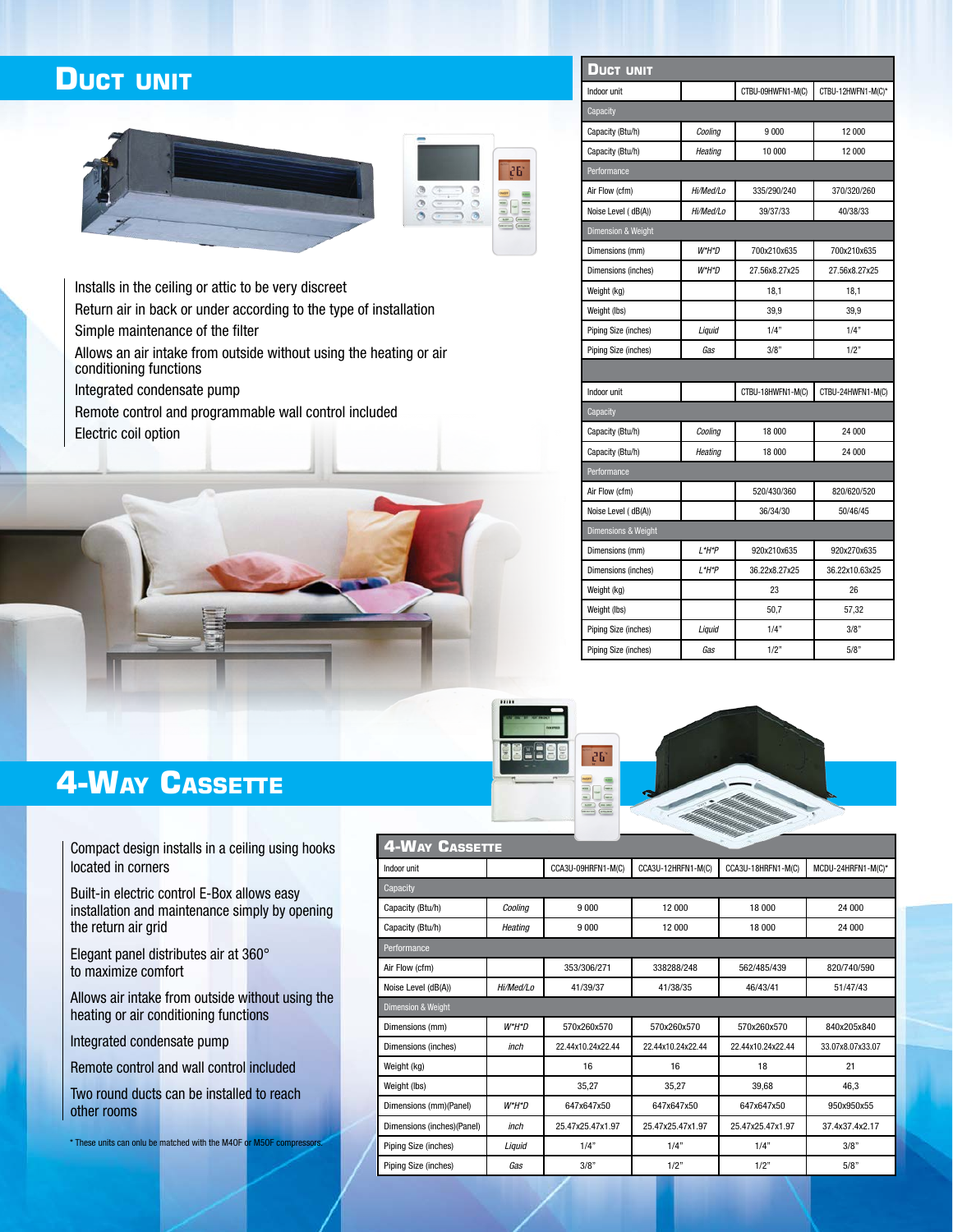#### **Console**

**IN** 

Modern design with simple lines that harmonize with your environment

Ultra quiet 3-speed DC fan motor, energy-efficient

Wide angle air diffusion.

| Console              |           |                   |                   |  |  |  |
|----------------------|-----------|-------------------|-------------------|--|--|--|
| Indoor unit          |           | CFAU-09HRFN1-M(C) | CFAU-12HRFN1-M(C) |  |  |  |
| Capacity             |           |                   |                   |  |  |  |
| Capacity (Btu/h)     | Cooling   | 9000              | 12 000            |  |  |  |
| Capacity (Btu/h)     | Heating   | 10 000            | 12 000            |  |  |  |
| Performance          |           |                   |                   |  |  |  |
| Air Flow (cfm)       |           | 374/342/289       | 365/318/248       |  |  |  |
| Noise Level (dB(A))  | Hi/Med/Lo | 45/41/35          | 45/41/35          |  |  |  |
| Dimension & Weight   |           |                   |                   |  |  |  |
| Dimensions (mm)      | $W^*H^*D$ | 700x210x600       | 700x210x600       |  |  |  |
| Dimensions (inches)  | inch      | 27.56x8.27x23.62  | 27.56x8.27x23.62  |  |  |  |
| Weight (kg)          |           | 14,7              | 14,7              |  |  |  |
| Weight (lbs)         |           | 32,41             | 32,41             |  |  |  |
| Piping Size (inches) | Liquid    | 1/4"              | 1/4"              |  |  |  |
| Piping Size (inches) | Gas       | 3/8"              | 1/2"              |  |  |  |





|                                           | 2 ZONES           | 3 ZONES           | <b>4 ZONES</b>             | 5 ZONES                |
|-------------------------------------------|-------------------|-------------------|----------------------------|------------------------|
| Outdoor units                             | M20F-18HFN1-M     | M30F-27HFN1-M     | M40F-36HFN1-M              | M50F-45HFN1-M          |
| Cooling Capacity Min/Max (Btu/h)          | 4500~21000        | 7000~33500        | 7000~41500                 | 7000~53000             |
| Heating Capacity Min/Max (Btu/h)          | 3000~24500        | 4000~36000        | 5000~42000                 | 6000~55000             |
| Max. Heating Capacity (Btu/h) @ -20°C     | 6479              | 12406             | 14133                      | 19875                  |
| Referigerant                              | R410A             | R410A             | R410A                      | R410A                  |
| Voltage                                   | 208-230V 1Ph/60HZ | 208-230V 1Ph/60HZ | 208-230V 1Ph/60HZ          | 208-230V 1Ph/60HZ      |
| Minimum circuit ampacity                  | 18.0              | 25.0              | 30.0                       | 35.0                   |
| Max. Fuse                                 | 25.0              | 35.0              | 45.0                       | 50.0                   |
| Noise (Db)                                | 62,4              | 63.4              | 62,3                       | 64                     |
| Width(mm/in)                              | 845/33.27         | 946/37.24         | 946/37.24                  | 952/37.48              |
| Height(mm/in)                             | 702/27.64         | 810/31.89         | 810/31.89                  | 1333/52.48             |
| Depth(mm/in)                              | 363x/14.29        | 410/16.14         | 410/16.14                  | 415/16.34              |
| Weight (Kg/lbs)                           | 48/105.82         | 68/149.91/        | 71/156.53                  | 101.5/223.77           |
| Piping Size (inches)Liquid side/ Gas side | $2 X 1/4" - 3/8"$ | $3 X 1/4" - 3/8"$ | $4x1/4" - 3x3/8" + 1x1/2"$ | 5x1/4" - 3x3/8"+2x1/2" |
| Max Total Length (ft)( for all rooms)     | 98                | 148               | 197                        | 246                    |

 $\sqrt{36}$ 

**BUDE**<br>**BELLE**